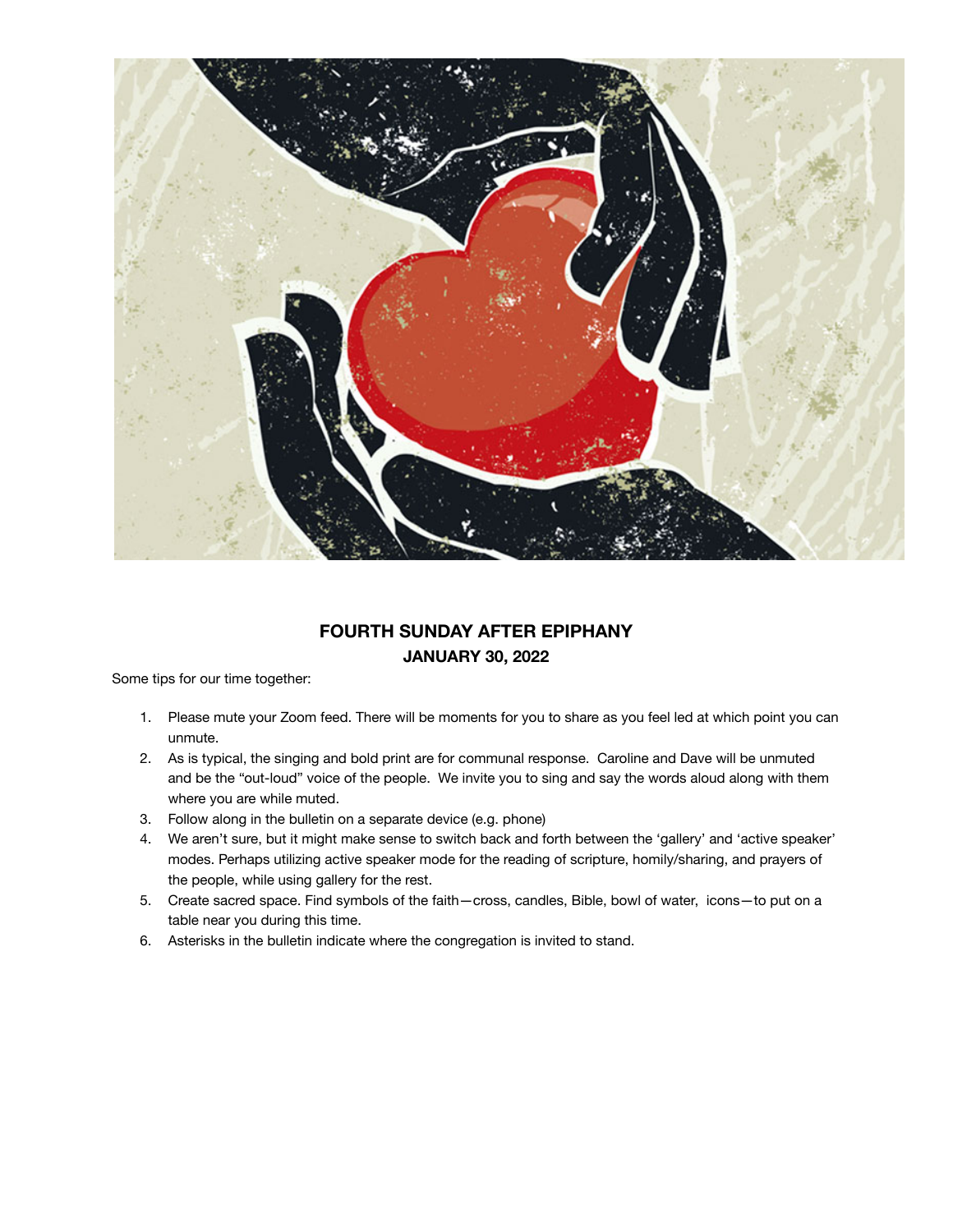## **GATHERING**

### CALL TO WORSHIP\* *(adapted from Thorndale UMC)*

We are called to bring a new understanding of God: that God so loves the world.

#### **We are the salt of the earth.**

We are called to bring a new hope in God: that God gives us new life.

## **We are the light of the world.**

We are called to follow the commandments and the law.

## **The Law of God is to love God and to love one another.**

Come, let us be the salt of the earth, the light of the world.

## **Come, let us love one another with the love of God.**

Let us join together in our love of God, to worship and to follow Jesus.

## SONG\* - God is Love

God is love, and love will never fail me. God is love, and love will never fail me. God is love, and love will never fail me. God is love, and love will never fail me. When my faith is forgotten **When my answers have failed me** and my fears keep growing stronger, and I need to find a Savior, God is love, and love will never fail me. God is love, and love will never fail me.

God is love, and love will never fail me. God is love, and love will never fail me. When my hope is decaying and despair seems to surround me, God is love, and love will never fail me.

#### SONG\* - O the Deep, Deep Love of Jesus

O the deep, deep love of Jesus, O the deep, deep love of Jesus, vast, unmeasured, boundless, free. tis a heaven of heavens to me. Rolling as a mighty ocean And it lifts me up to glory, in its fullness over me. **for it lifts me up to thee.** 

Underneath me, all around me  $\qquad \qquad$  O the deep, deep love of Jesus, Leading onward, leading homeward **How he loveth, ever loveth,** to thy glorious rest above. changeth never, nevermore.

is the current of your love.  $\sim$  spread his praise from shore to shore.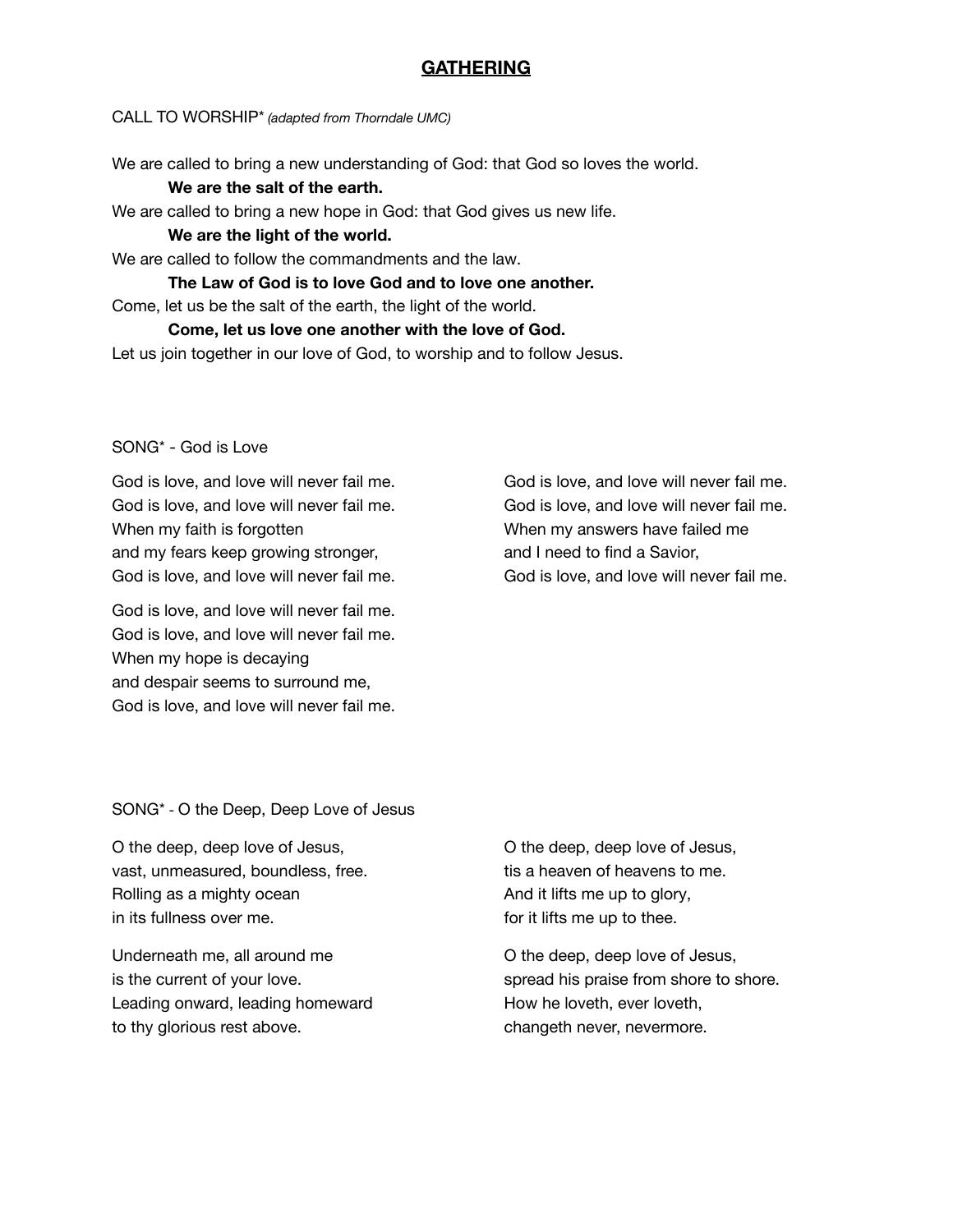#### PRAYER OF CONFESSION *(adapted from MinistryMatters)*

**Loving God, you call us into community and bless us with abundant life, yet we turn aside to follow other paths. We take the easy way out, listening to the world's call rather than your call to commitment; we quarrel with one another, letting differences divide us; we cherish our resentments, shutting off our hearts from forgiveness and reconciliation; we cling to petty jealousies, feeling we deserve more than we have. Forgive us when we wander from your love. Draw us into community with each other, and feed us with your grace, that we may grow in faithfulness and work together in peace.**

## ASSURANCE OF PARDON

Friends, believe the good news of the Gospel: **In Jesus Christ we are forgiven.**

PASSING OF THE PEACE

The Lord be with you. **And also with you.**

SONG\* - Ubi Caritas

Ubi caritas et amor, ubi caritas, Deus ibi es.

Live in charity and steadfast love, live in charity, God will dwell with you.

## **WORD**

## EPISTLE LESSON - 1 Corinthians 13:1-13

If I speak in the tongues of mortals and of angels, but do not have love, I am a noisy gong or a clanging cymbal. And if I have prophetic powers, and understand all mysteries and all knowledge, and if I have all faith, so as to remove mountains, but do not have love, I am nothing. If I give away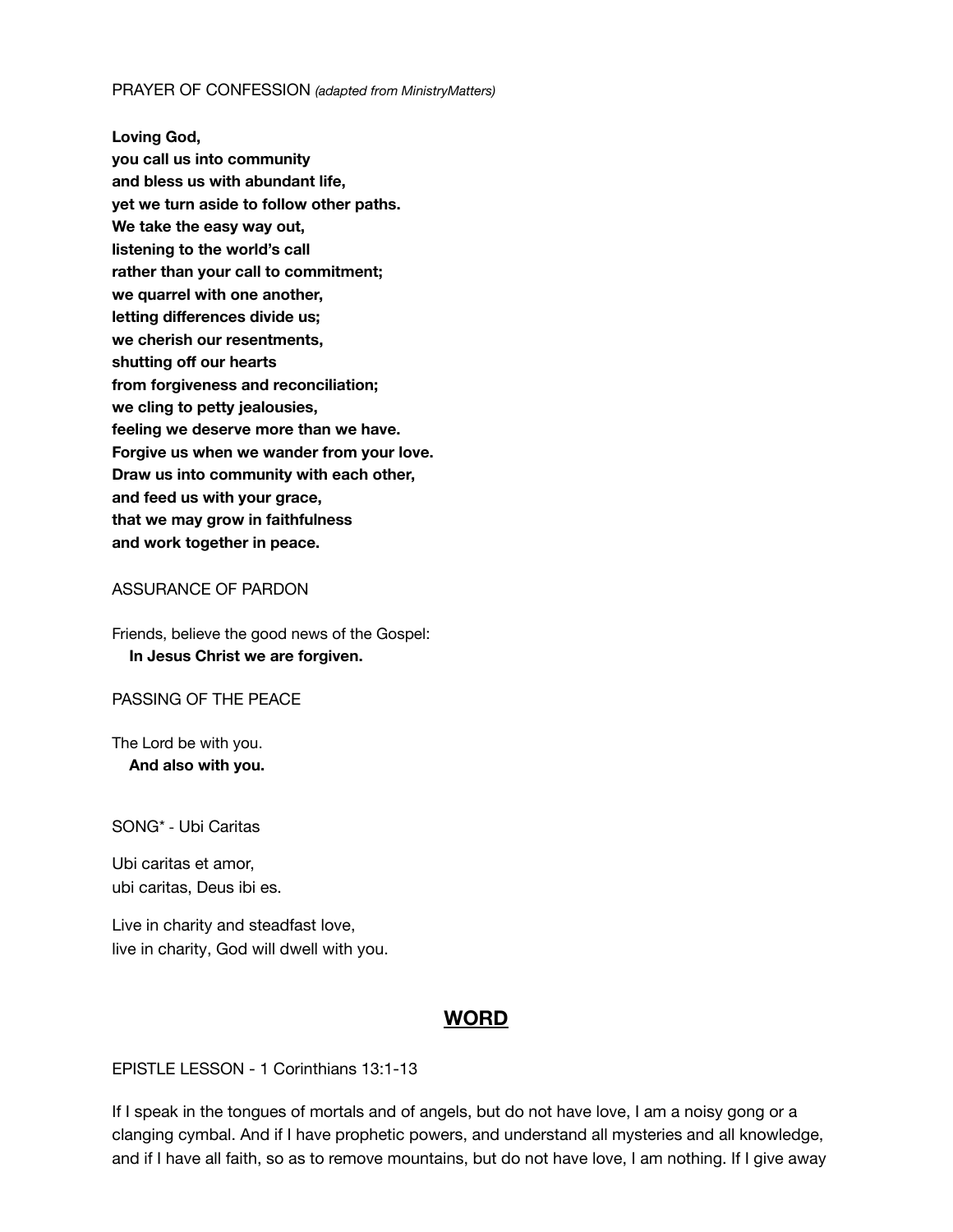all my possessions, and if I hand over my body so that I may boast, but do not have love, I gain nothing.

Love is patient; love is kind; love is not envious or boastful or arrogant or rude. It does not insist on its own way; it is not irritable or resentful; it does not rejoice in wrongdoing, but rejoices in the truth. It bears all things, believes all things, hopes all things, endures all things.

Love never ends. But as for prophecies, they will come to an end; as for tongues, they will cease; as for knowledge, it will come to an end. For we know only in part, and we prophesy only in part; but when the complete comes, the partial will come to an end. When I was a child, I spoke like a child, I thought like a child, I reasoned like a child; when I became an adult, I put an end to childish ways. For now we see in a mirror, dimly, but then we will see face to face. Now I know only in part; then I will know fully, even as I have been fully known. And now faith, hope, and love abide, these three; and the greatest of these is love.

GOSPEL LESSON\* - Luke 4:21-30

Then he began to say to them, 'Today this scripture has been fulfilled in your hearing.' All spoke well of him and were amazed at the gracious words that came from his mouth. They said, 'Is not this Joseph's son?' He said to them, 'Doubtless you will quote to me this proverb, "Doctor, cure yourself!" And you will say, "Do here also in your home town the things that we have heard you did at Capernaum." ' And he said, 'Truly I tell you, no prophet is accepted in the prophet's home town. But the truth is, there were many widows in Israel in the time of Elijah, when the heaven was shut up for three years and six months, and there was a severe famine over all the land; yet Elijah was sent to none of them except to a widow at Zarephath in Sidon. There were also many lepers in Israel in the time of the prophet Elisha, and none of them was cleansed except Naaman the Syrian.' When they heard this, all in the synagogue were filled with rage. They got up, drove him out of the town, and led him to the brow of the hill on which their town was built, so that they might hurl him off the cliff. But he passed through the midst of them and went on his way.

The word of the Lord. **Thanks be to God.**

SERMON - Pastor Dave

# **RESPONSE**

SONG - I Then Shall Live

I then shall live as one who's been forgiven; I'll walk with joy to know my debts are paid. I know my name is clear before my Father; I am his child, and I am not afraid. So greatly pardon'd, I'll forgive another; the law of love I gladly will obey.